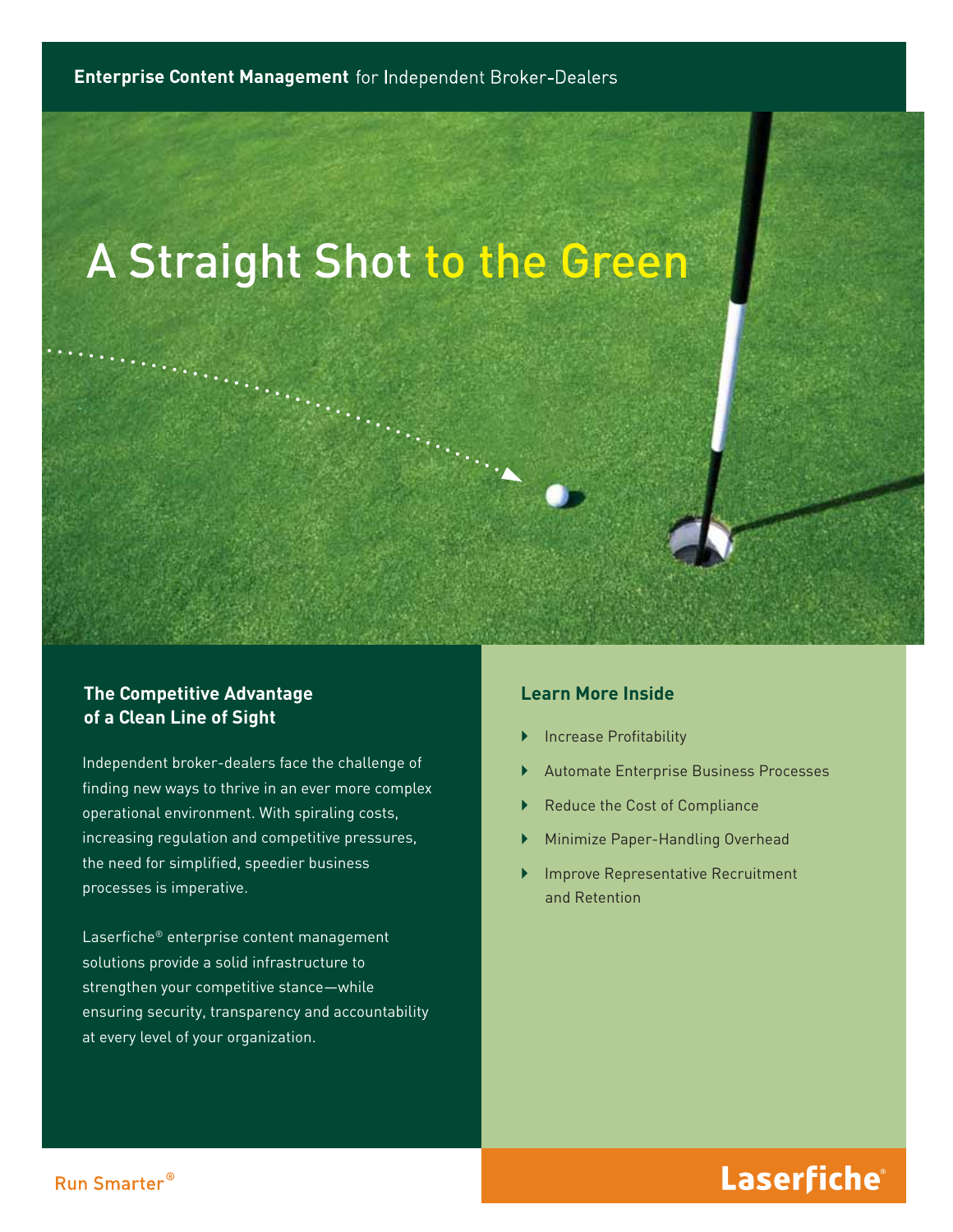The Laserfiche system includes enterprise content management and DoD 5015.2-certified records management, both Windows® and Web-based interfaces, a customizable Web publishing portal, plus integrated workflow management and high-volume document capture and processing tools.

And Laserfiche scales to meet the needs of broker-dealers of all sizes, whether you support advisors and clients in a single state or all 50.

- $\blacktriangleright$  Accelerate transaction approvals and minimize delays with workflow automation, distributed capture and other business process optimizations.
- $\blacktriangleright$  Eliminate the costs of faxing and mailing applications, order tickets and transaction forms.
- $\triangleright$  Simplify compliance with SEC, FINRA and other mandates.
- ▶ Protect client and transaction records with comprehensive security.
- $\blacktriangleright$  Use audit trails to provide complete accountability and transparency enterprise-wide.
- ` Integrate content management with your CRM system and other business-critical applications.
- $\blacktriangleright$  Provide your financial advisors with the supporting business infrastructure to help them succeed.

### **Laserfi che Advantages Summary**

## **A Solution** to Manage Information Enterprise-Wide

Your ability to reconcile the costs of compliance with the pressures of staying competitive and the demand for faster customer service while still safeguarding customer privacy can mean the difference between succeeding and merely surviving. A comprehensive solution must establish a clear line of sight from the CEO all the way to the transaction level, while effectively managing the flow of information across the divide between field representatives and the home office.

### **Enforce Compliance Processes** at Every Step

[ Set records in time. ]  $\blacktriangleright$  [ Protect records from unauthorized access and track authorized usage. ]  $\blacktriangleright$  [ Publish records to unalterable media. ]

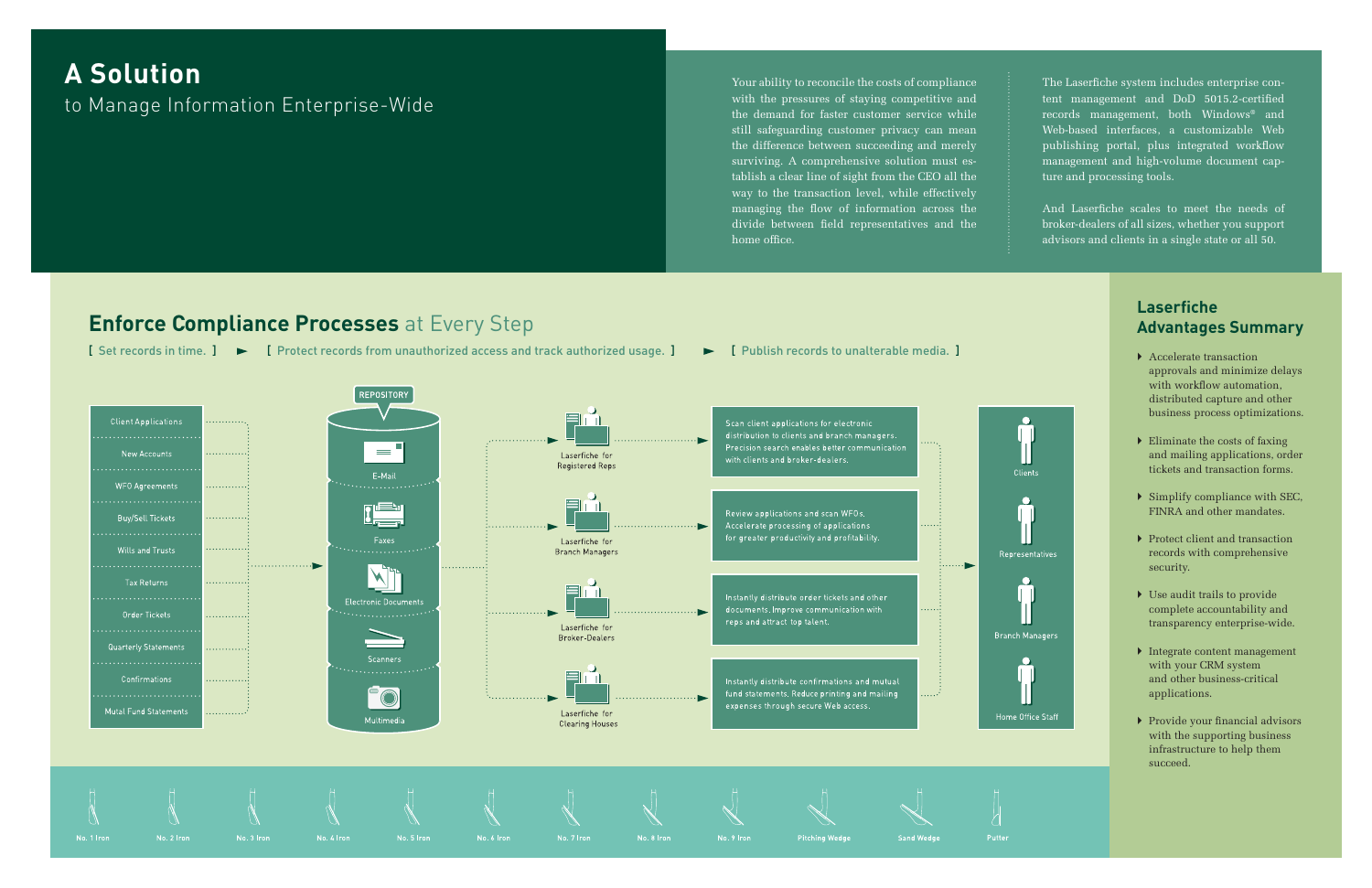Laserfiche solutions support business process management improvements, helping you realize a competitive advantage by speeding operations, reducing paper-related overhead and improving representative recruitment and retention. The result? A leaner, more agile organization free to focus on revenue-generating activities. Laserfiche also promotes transparency and accountability enterprise-wide, facilitating risk management and limiting exposure to civil and criminal liability.

DoD 5015.2-certified Records Management Edition enables the consistent application of records retention requirements in compliance with SEC, FINRA, Sarbanes-Oxley, USA PATRIOT Act and other mandates. With workflow automation and Audit Trail monitoring of any and all user activities, Laserfiche solutions reduce the cost of compliance while providing the comprehensive security you need to protect both client and broker-dealer records.

With immediate access to client and transaction records, field representatives and home office staff work together more effectively to deliver better, faster client service. Laserfiche Workflow automation eliminates redundant, labor-intensive manual processes by instantly routing new account forms and other documents for rapid transaction approval and exception processing. And Laserfiche integrates easily with existing practice management, CRM and portfolio management applications to eliminate software and work process redundancies—helping you design business operations for maximum efficiency.

### **Executives Compliance Officers Compliance Officers Compliance Officers Compliance Compliance Officers Compliance Officers Compliance Officers Compliance Officers Compliance Officers Compliance Officers**

With Laserfiche, you administer your content management infrastructure from a central location, while implementing distributed capture in field offices. Secure, Web-based thin-client options simplify support and enable instant deployment enterprise-wide. Laserfiche transmits document image files in a non-proprietary, single-page TIFF format to conserve bandwidth and ensure future accessibility. And its open architecture ensures that you can easily integrate content management with your existing IT infrastructure.

## **Benefits** by Role and Responsibility



Dean Rager / CIO/COO / Geneos Wealth Management



"We rolled out Laserfiche to 50 branch offices, integrated it with our business model and dramatically cut costs throughout our organization in 90 days-while also accommodating all of the different scanners, MFPs and business infrastructure that our reps had in the field."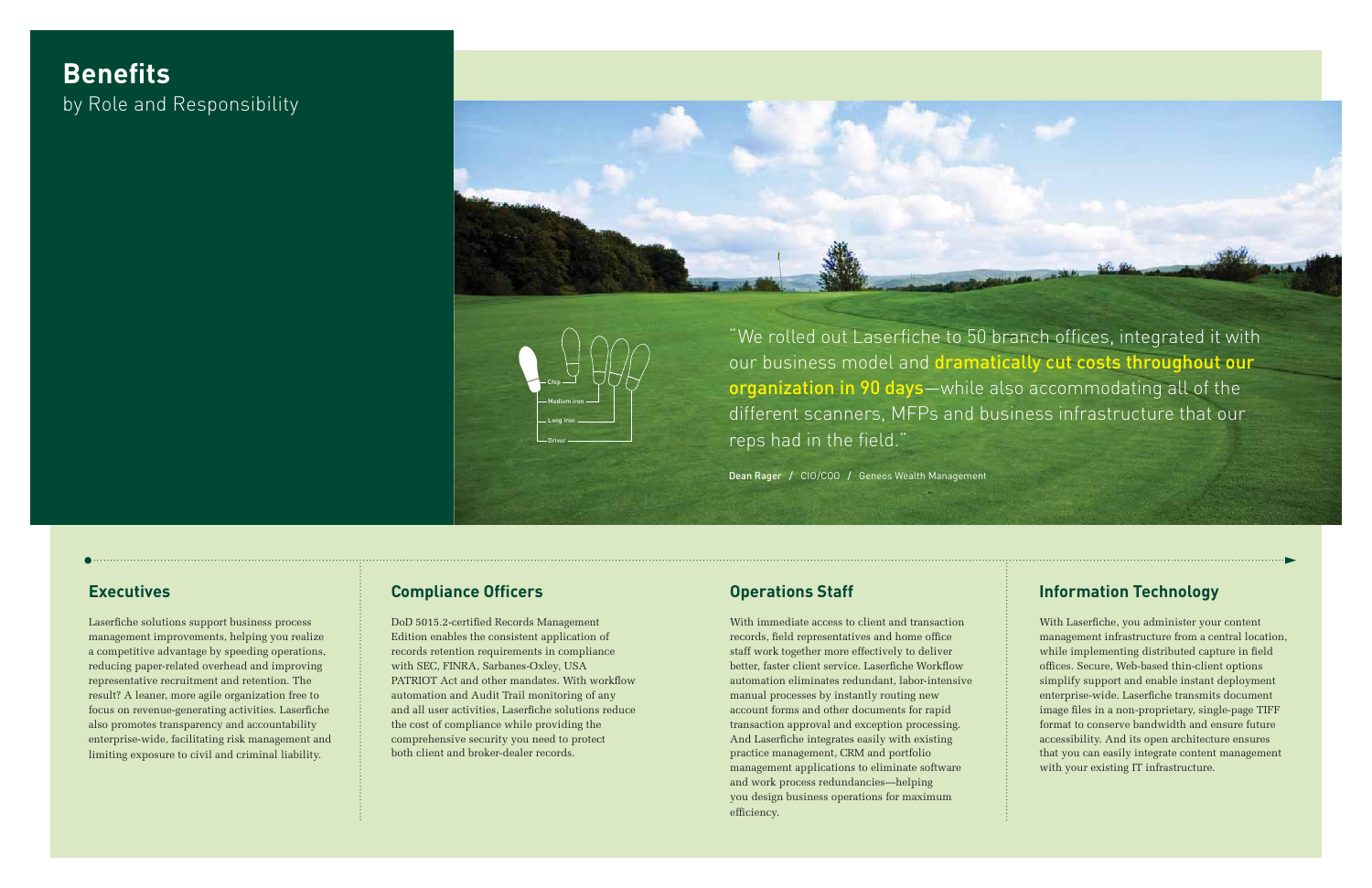### **Build a Foundation**

for End-to-End Information Management

With Laserfiche, you automate account and transaction processing, realizing cost savings and improving profitability while ensuring compliance through a holistic approach to workflow automation and enterprise content management.

#### **Promote Efficient Processes**

Laserfiche enables broker-dealers to eliminate the time lags and redundancies of manual transaction processing. Authorized users in the home office, branch offices and the field have instant access to client forms and records, ensuring seamless transaction processing, reducing the costs of managing information and improving collaboration.

- $\triangleright$  Utilize workflow technology to automate suitability approval and exception processing.
- $\triangleright$  Log all activities, including electronic transfers, and update electronic blotters.
- $\triangleright$  Extract data to automatically update your back office systems.
- $\triangleright$  Retain ultimate global control over document filing, retention and disposition, while providing field offices with flexibility to customize their filing structure and workflows.

A thriving broker-dealer generates filing cabinets full of paper, which consume staff time to manage and office space to store. Laserfiche solutions reduce the costs of paperbased, manual business processes from the Operations Department to the Compliance Office.

- $\blacktriangleright$  Capture forms and documentation at the point of creation, eliminating the need to duplicate paper documents and fax or mail them to the home office for processing.
- $\blacktriangleright$  Complete transaction validations and approvals, generate order tickets and submit transactions, and issue confirmations and statements electronically.
- ` Enable remote audits and reduce the amount of time spent fulfill ing requests from outside auditors.

### **Minimize Paper-Handling Overhead**

- $\blacktriangleright$  Onboard new branch offices quickly, without installing additional software.
- $\triangleright$  Extend the operational benefits of automated business processes throughout your financial advisor network.
- $\blacktriangleright$  Help advisors reduce their operating expenses—including rent, staffing and storage costs and focus on revenue-generating activities.

#### **Content Creation and Capture**







Validate information for compliance and submit electronic form signatures.

### **Field Office System**

Find information faster and respond to client requests quickly.

Provide appropriate documents and data to customers immediately via e-mail

### **Home Office System**

Hill



Generate order tickets and submit transactions electronically.



#### **Increase Representative Recruitment and Retention**

When choosing business partners, financial advisors consider how well broker-dealer organizations help them succeed. With Laserfiche, broker-dealers give their financial advisors the tools to accelerate business processes, simplify regulatory compliance and build a loyal client base while increasing profitability almost instantaneously.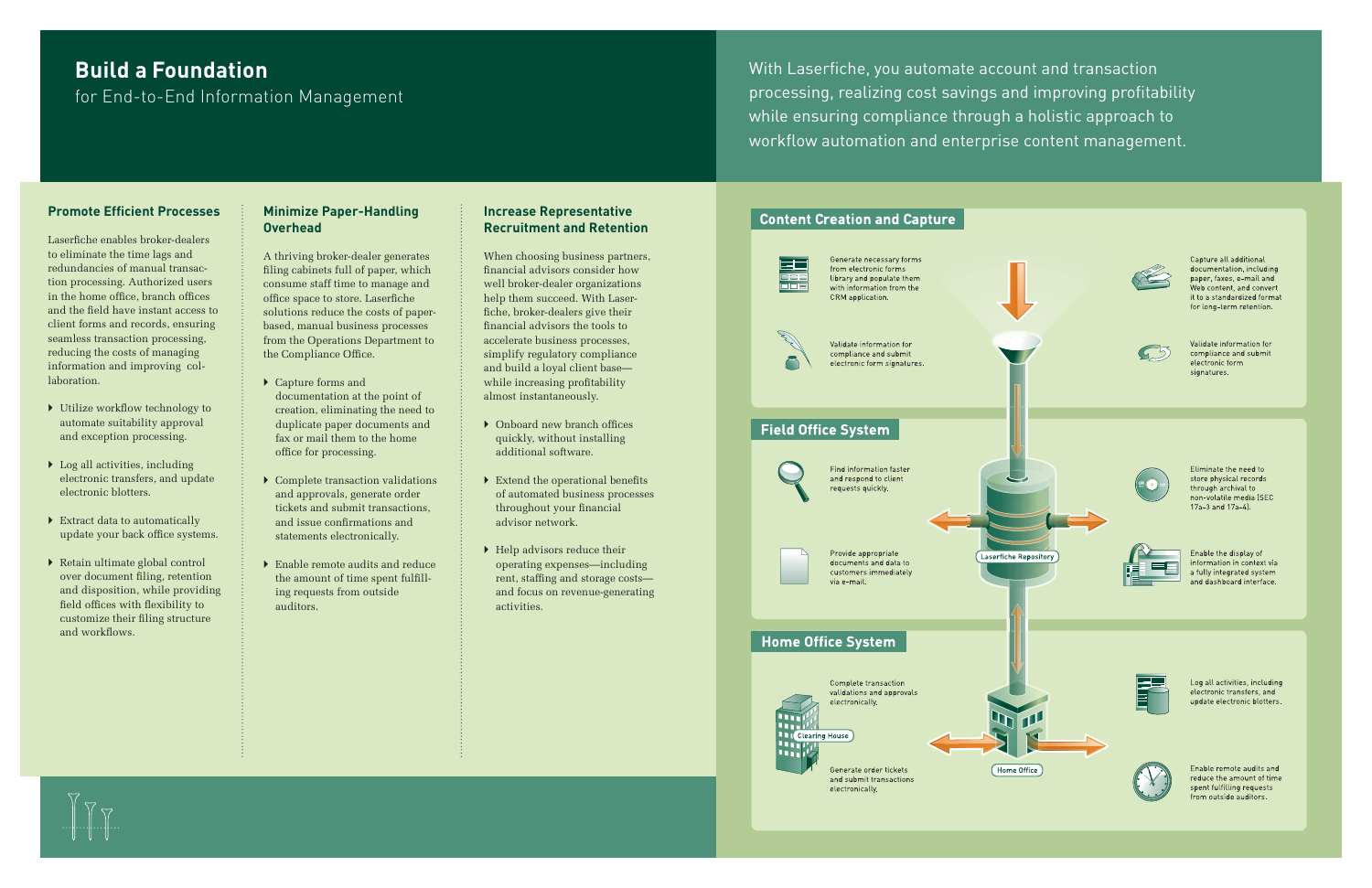### **Cut Costs and Increase Profitability**

### **Reduce the Costs of Compliance**

Multiplying compliance and regulatory demands increase operating costs in an increasingly competitive industry. Inefficient, expensive paper-based compliance policies and procedures cut into profits and bottleneck workflow, while the rising cost of compliance is making business more complicated for broker-dealers seeking to increase profits and remain competitive.

Laserfiche gives broker-dealers the capability to simplify the burden of complying with increasingly stringent multi-regulatory rules and retention requirements—so you gain efficiency, improve profitability and increase oversight over transactions.

- $\blacktriangleright$  Use DoD 5015.2-certified records management functionality to automate records life cycle management in compliance with SEC records retention requirements.
- $\triangleright$  Set records in time by publishing them to unalterable media, in compliance with SEC recordkeeping rules.
- $\triangleright$  Monitor all user activity in your Laserfiche system to provide transparency and accountability throughout your enterprise.
- $\blacktriangleright$  Enable off-site audits or expedite on-site audits by producing records on demand.

Ensure the long-term accessibility of critical information and simplify compliance with SEC and FINRA business continuity regulations, without the costs of photocopying, transporting and storing backup files.

With Laserfiche Plus portable media publishing, you use back-up data volumes to reconstruct damaged or destroyed information repositories, while providing immediate access—even while other network resources remain offline.

### **Simplify Business Continuity Planning**

- ` Bundle together and publish any portion of a Laserfiche repository into its own fully selfcontained repository, which can reside on any portable media.
- ` Provide no-disk-required access to your information from PCs and laptops.
- ` Publish information to CD/DVDs, portable hard drives or USB drives complete with integrated search and viewing capabilities.
- ` Save your published repository as ISO image fi les and use your own CD/DVD burning program to burn multiple copies of your published repository.

"Laserfiche has become an integral part of the broker-dealer's daily workflow. With instant access to essential documents and information, our staff now has the resources it needs to service our reps efficiently and effectively."

Jim Alpern / Imaging System Administrator / NFP Securities, Inc.

<u>ន</u>



150



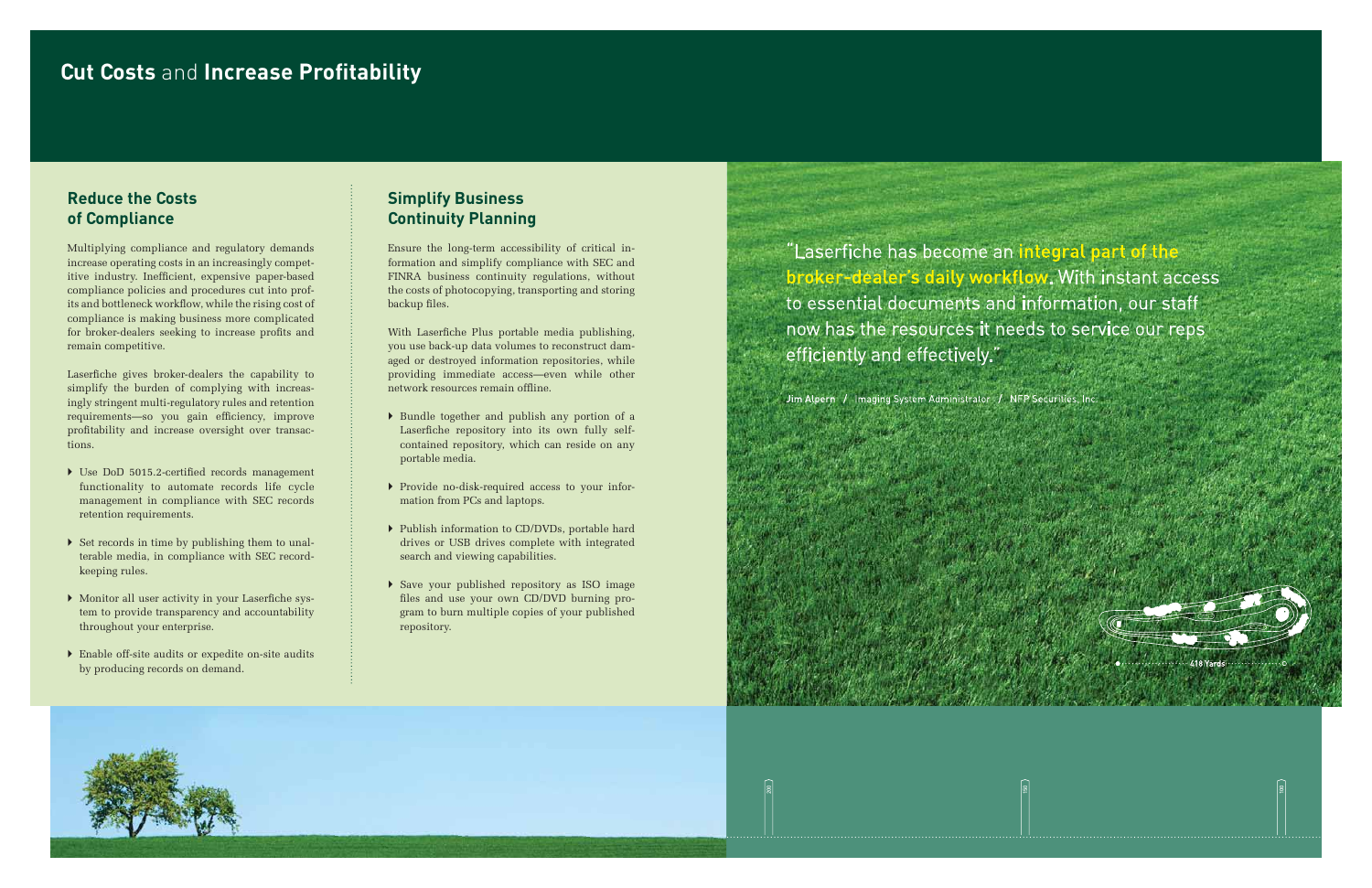## **Cut Costs and Increase Profitability**

"We saved a half day's worth of staff time when the compliance officer was here recently for an audit. We're finding things faster, and we're starting to look to Laserfiche more often to help us with our daily work. It's a very worthwhile investment.

Tom Feenan / Founder / Feenan Financial Group

0 100 200 300

## **Cost-Effectively Deploy Enterprise-Wide**

Laserfiche systems use Microsoft®-standard administration tools almost exclusively, including MMC snap-ins, WMI compatibility and Windowsintegrated error logging and tracing, ensuring that our software complies with standards that make it widely interoperable, extensible and easy to administer.

You can choose to configure your system yourself or work with one of our experienced ECM consultants—to fit the needs and resources of any organization.

Laserfiche's open architecture speeds im enabling your existing applications—while gramming tools and pre-packaged modules costs and minimize burden on IT staff.

Laserfiche is built with a highly flexible COMbased API, so Websites, scripts, Windows applications or anything else built using COM, including all .NET languages, can easily communicate with the Laserfiche Server.





agement affordable.

### **Simplify Administration**

Laserfiche solutions are designed to deploy in days to achieve a rapid return on your investment, and offer the flexibility to design the ideal solution for your organization's processes. Independent broker-dealers with multiple field and branch offices will appreciate the flexibility of Laserfiche Rio, a turnkey solution designed to meet enterprise requirements. Named-user licensing simplifies purchasing-just count the number of users you'll need—while volume discounts make enterprise content man-The Rio system includes: tionality.

- $\blacktriangleright$  Enterprise content management with integrated DoD 5015.2-certified records management func-
- ▶ Both Windows® and Web-based interfaces.
- ` Integrated business process management with an intuitive, graphical interface for testing, modifying and supporting workflow activities.
- $\blacktriangleright$  Audit trail surveillance of user actions.
- $\rightarrow$  High-volume document capture and processing.
- ` Unlimited servers to support multiple configurations, including satellite offices, server clustering, failover and testing environments, and separate servers for data segregation.
- $\triangleright$  Manage all the components of a Laserfiche repository—fields, templates, users, groups and volumes, among others—through an easy-to-use graphical interface.
- $\triangleright$  Balance workflow load and volume distribution across servers to ensure peak availability.
- ▶ Support both Microsoft and Oracle® database platforms to maximize the value of your current IT investments.

| nage- |  |
|-------|--|
| pro-  |  |
| limit |  |

### **Integrate With Existing Applications**

- 
- $\blacktriangleright$  Retrieve information from back-office systems to automatically populate template fields, validate data entry and check metadata capture.
- $\blacktriangleright$  Trigger Workflow activities from third-party applications like your CRM application, practice management software or other back office systems.
- $\blacktriangleright$  Provide Laserfiche ECM capabilities from Web portals, including Microsoft SharePoint® sites, to improve information organization and access enterprise-wide.